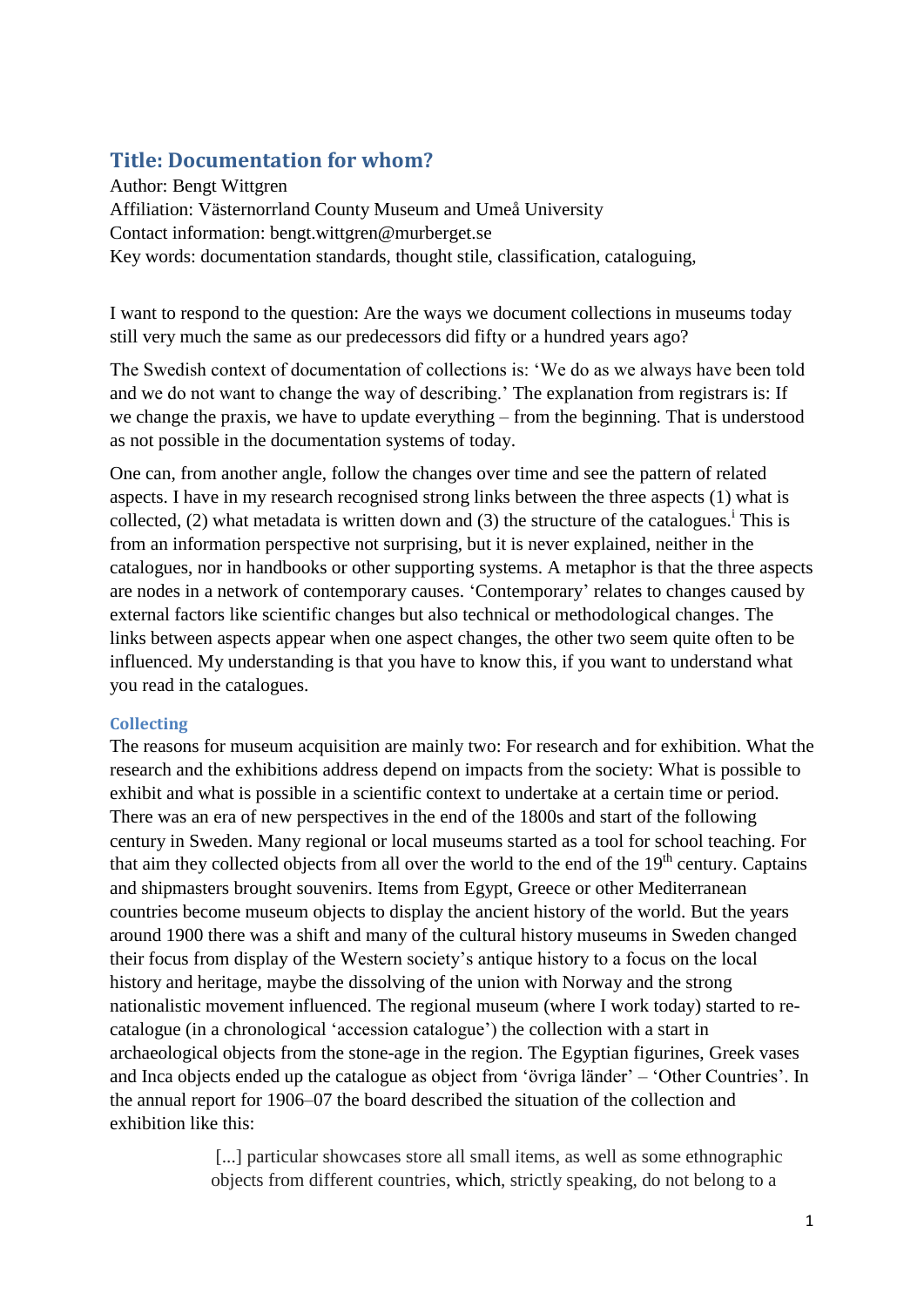county museum, whose main purpose it is to safeguard such items, which could be of interest for the knowledge of the county's cultural history  $[...]$ .

### **Metadata & structure**

The metadata and the structure of the new catalogue supported also the contemporary research interests like detailed geographical information; the place where the objects were found or excavated are described in almost every record, but not always who had brought it or who had used the objects in the time before the acquisition. The geographical origin becomes a permanent and central field or table in the catalogues from this period until today. Together with fields for information like: date for acquisition, inventory number, description, donor and price, site of the find, stays as the important metadata.

During the 1910s a new kind of supporting catalogues was introduced. Card-catalogues were recommended and were used in many museums; in the beginning only one card-catalogue, ordered by type of objects. From the middle of the century, influenced by library practice, three catalogues turned out to be standard: often one ordered by object type or category, one ordered by geography and one ordered by name of donor.

The accession catalogues and card-catalogues remained like this for more or less the whole century. But a mayor change started in the 1960s when the Nordic Museum, the Swedish national museum for cultural history, started to use computers in collections management. The idea was to facilitate searches of the huge collection. The method was to split up the information in units where every important aspect got its own field in the database. From catalogues with about five to ten aspects, the museum catalogues used over 60 fields of metadata.

| Catalogue | <b>Type</b>  | Form/    | No of          | <b>Period</b>    | No of new accession |
|-----------|--------------|----------|----------------|------------------|---------------------|
|           |              | datatype | datafields     | of use           | numb.               |
|           |              |          |                |                  |                     |
| Acc 1     | Bound book   | Table    | $\overline{4}$ | $1880 - 1890$    | ca 1000             |
| Acc 2     | Bound book   | Table    | $\overline{4}$ | $1907 - 1907$    | 998                 |
| Acc 2b    | Bound book   | Table    | 11             | $1907 - 1914(?)$ | 4 9 0 0             |
| Acc 3     | Bound book   | Table    | 12             | $1914(?) - 1977$ | 19742               |
| Acc 4     | Conc. Book   | Table    | 5              | $1974 -$         | 8 0 0 0             |
| Acc 5     | Indiv. Pages | Form     | 42             | $1982 - 1997$    | 7 0 0 0             |
| Acc 6     | Database     | Form     | 50             | $1989 - 1997$    | 2 0 0 0             |
| Acc 7     | Database     | Form     | 66             | ca 1997 -        |                     |
|           |              |          |                |                  |                     |

Table describing the different accession catalogues in Västernorrland County Museum, Swedeniii

## **Impact from scientific disciplines**

The dominant academic disciplines in Swedish cultural history museums are archaeology and ethnology. In the same period as the first computers showed up, the theory of ethnology made fundamental changes. From focus on the oldest objects and most rare items, the attention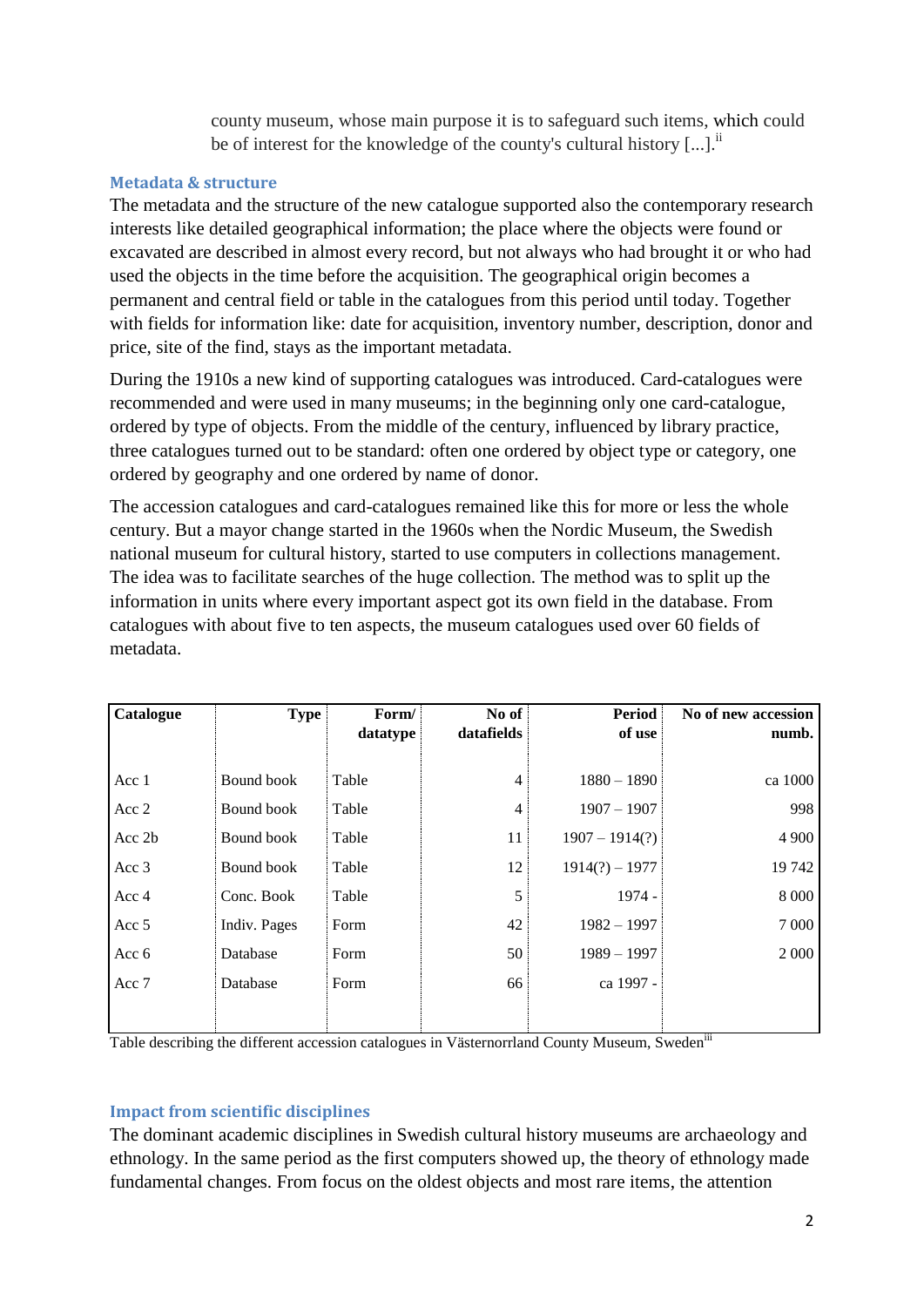turned to contemporary culture and anthropological perspectives. Under the influence from American functionalistic cultural anthropology, the objects function turned out to be one of the most important aspects. To respond to this interest a new classification system was introduced to the Swedish museums. It was the classification system Outline of Cultural Materials, constructed for Cross-Cultural Survey at Yale University, by a group of anthropologists.

The professionals had discussed needs for a common classification system for 50 years, but in just a decade Outline of Cultural Materials was introduced and accepted in almost every museum with cultural history collections in Sweden.

### **Content**

What and how much have registrars and curators written in the catalogues? As I described earlier, the research interests during different paradigms have been quite influential. To value the meaning of the information, the users need to be familiar with the history of the single disciplines, which is of course impossible requirements, but it helps.



From a quantitative viewpoint there are even here traces to observe.

Frequency of metadata about objects in the collections database at Västernorrland County Museum 2012. <sup>iv</sup>

There is of course not information in all fields. In the database of Västernorrland County Museum, the eight most frequent metadata are:

Object Number (100 %), Object Name (97 %), Classification 1 (94 %), Current location note (88 %), Number of objects/parts (87 %), Material component/name 1 (80 %), Brief description (80 %) and Name of associated person (75 %).

Other aspects like *dimensions/size* (66 %), *Function* (10 %), *ethnicity* or *connections to collections* are more infrequent. One explanation in this case is the inconsequent cataloguing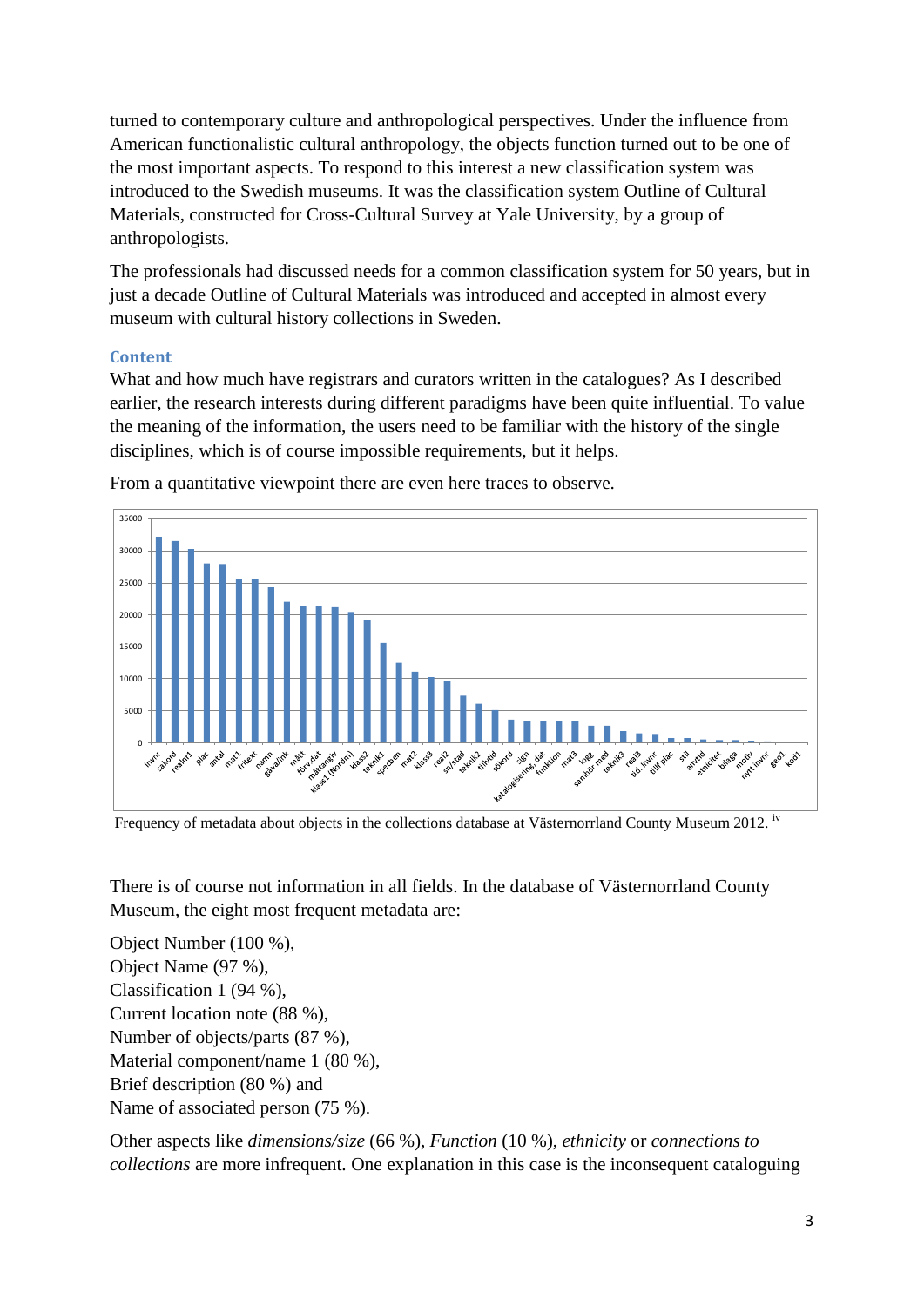due to scientific changes and the lack of organised and well described praxis. But if we look at the history of this catalogue, from 1880 to 1981, when 80 % of the collection was catalogued, they used catalogues with about 10 tables, not 50 as in the modern database.

A key must anyway be object names. Or are they? Most of the objects have object names. Object names seems also have been important during the years of cataloguing (the name is in some senses part in the classification). But there are no common vocabularies or thesauri in Swedish, even if some influential curators asked for things like that. The consequences have been variations in naming, mainly depending on from where the object originates, but also depending on where the object is found in the museum. But there is a certain logic in, for example, the naming of objects.

As expected, the information in different fields or tables corresponds with different parts of the collections, but this corresponds also with the idea of the purpose of the single object. An example can illustrate: something can be understood as a piece of art or an image. What I want to trace: Art has a context of the artist; the artists training in its time, the technique used to create the piece of art etcetera. The context of an image is the motif, the image content. Depending of the attribution, the cataloguing is not the same and the important information about the object will fit in different fields. This means that, to use the museologist Peter van Mensch word, the *musealisation* of things from the real world to the museum collection is a delicate thing to handle. The musealisation – the transformation of things from everyday use or interesting pieces of decoration etc. to be museum objects – implies at least two things: It is not in use anymore and it is adopted as heritage. Obviously it has become heritage, but you may not find anything about the former use of the object if you examine the catalogue.

Another thing curators do is to classify the museum objects. But what have I seen so far? I was involved in a survey 1998-99 made by the European project European Museums Information Institute, where we scanned the use of classification tools in Europe. At the time only one tool was used in more than one country, it was the American previously mentioned Outline of Cultural Materials (OCM), used in Norway, Sweden and Finland. A couple of years I asked a colleague to compare the use of OCM on different collections. I wanted a second opinion. Her conclusion was that the tool was used differently in different collections. More or less a standardised tool used in a nonstandard way.

It is also a known fact that there is an absence of semantic guidelines for cataloguing in many countries. Even if there is interesting research about translation of object descriptions between languages, between most of the languages this is not possible today. $v^2$ 

To condense this, we do not often know the reason why the objects happen to be in the collection, but that is not really important. What is important is, however, how the cataloguing has been done – that depends on the reason for the accession. It is maybe unreasonable to say that Swedish museum cataloguing is not standardised according to both semantics and lexical aspects, but there are no standards given or ontologies defined. And an interesting fact is that quite a few have asked for standards. I have from my research found that museum cataloguing often needs to handle information connected to particular scientific interests more then to common interests. If you discuss the work with 'registrars' in museums or in libraries, they have quite different approaches to the objective of cataloguing. What this leads to in the museums catalogues is easy to understand.